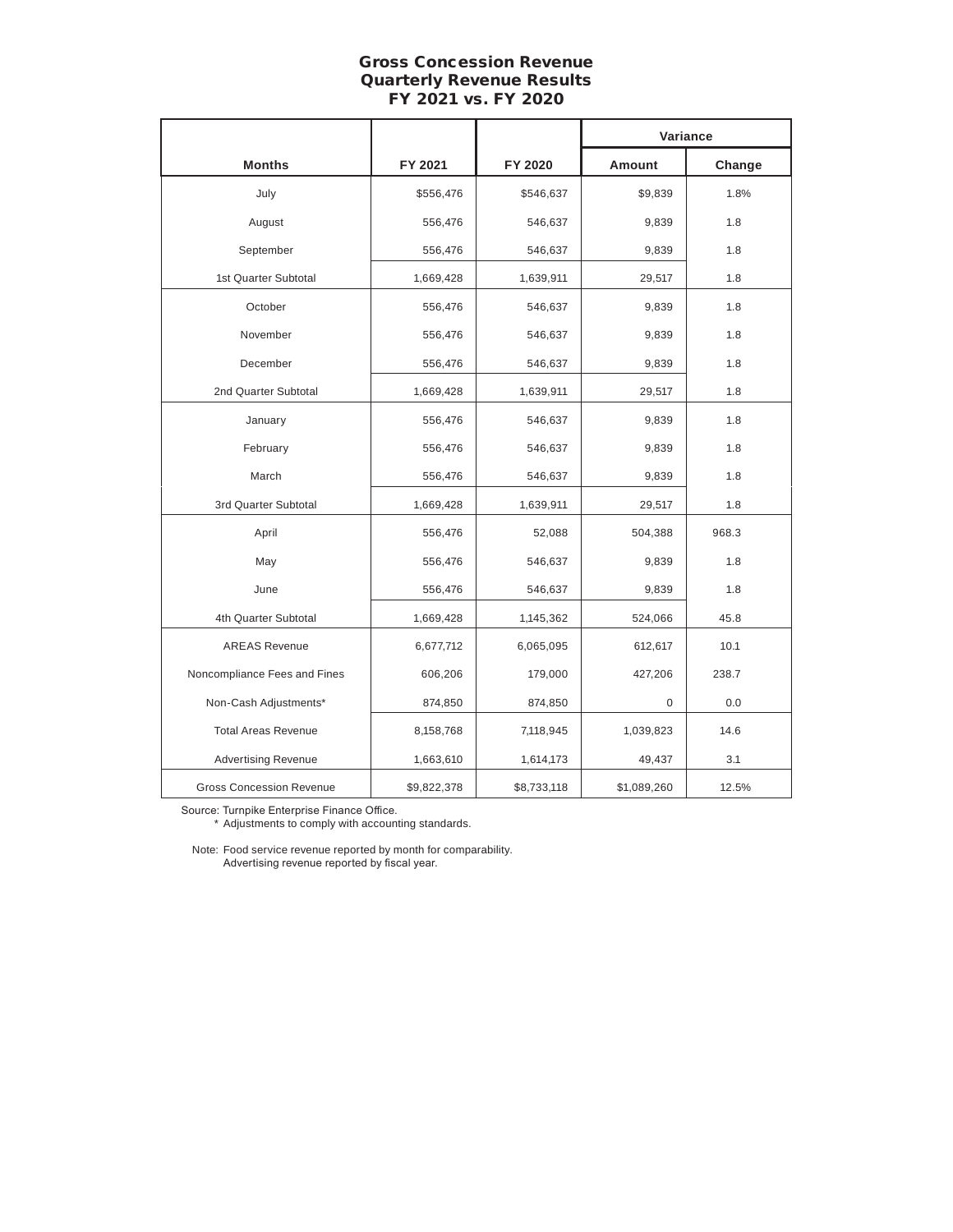## Florida's Turnpike Concessions Revenue Forecast (\$000) FY 2022 through FY 2032

| <b>Fiscal Year</b> | <b>Concession</b> | Advertisement | <b>Total Gross</b><br>Revenue |
|--------------------|-------------------|---------------|-------------------------------|
| 2022               | \$7,633           | \$1,646       | \$9,279                       |
| 2023               | 7,754             | 1,656         | 9,410                         |
| 2024               | 7,878             | 1,666         | 9,544                         |
| 2025               | 8,004             | 1,618         | 9,622                         |
| 2026               | 8,133             | 1,628         | 9,761                         |
| 2027               | 8,263             | 1,639         | 9,902                         |
| 2028               | 8,396             | 1,650         | 10,046                        |
| 2029               | 8,532             | 1,661         | 10,193                        |
| 2030               | 8,669             | 1,672         | 10,341                        |
| 2031               | 8,810             | 1,683         | 10,493                        |
| 2032               | 8,953             | 1,695         | 10,648                        |

Source: Turnpike Enterprise Finance Office.

Note: The forecast amounts for concession revenue are based on agreement with Concessionaire, Areas USA FLTP, LLC, and include minimum contract amount with a conservative growth factor. Advertising revenues from toll booths are projected to decline due to All-Electronic Tolling conversions.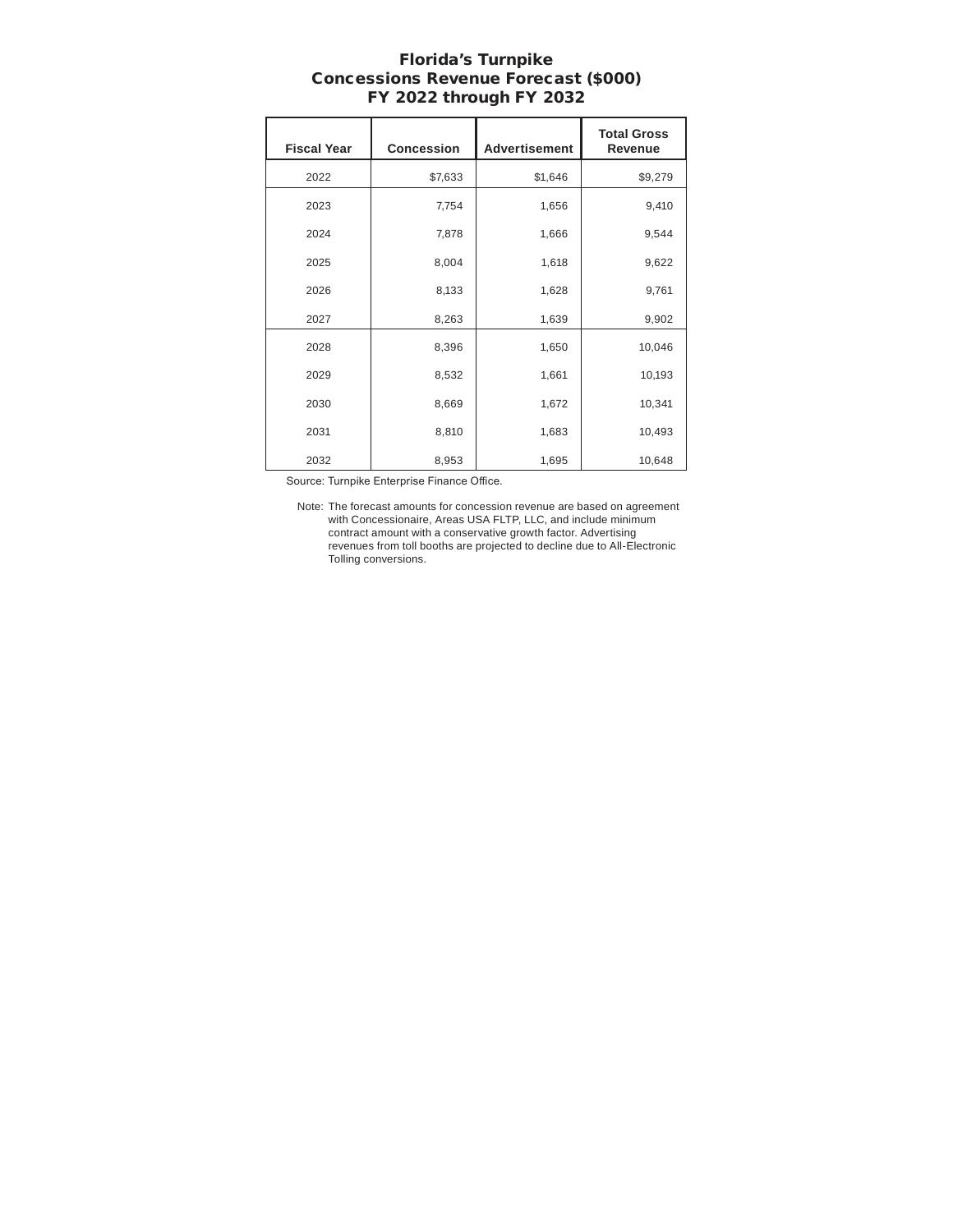## Service Plaza Response Scorecard Percentage of Excellent/ Good/ Acceptable



The Turnpike conducts annual customer satisfaction surveys to evaluate the opinions and perceptions of services provided at the service plazas located along the Turnpike's mainline. Based on the FY 2021 Service Plaza Customer Survey conducted in fall 2020, the graph above shows that customers gave the Turnpike high marks both for the restaurant building and fuel station facilities in all categories surveyed.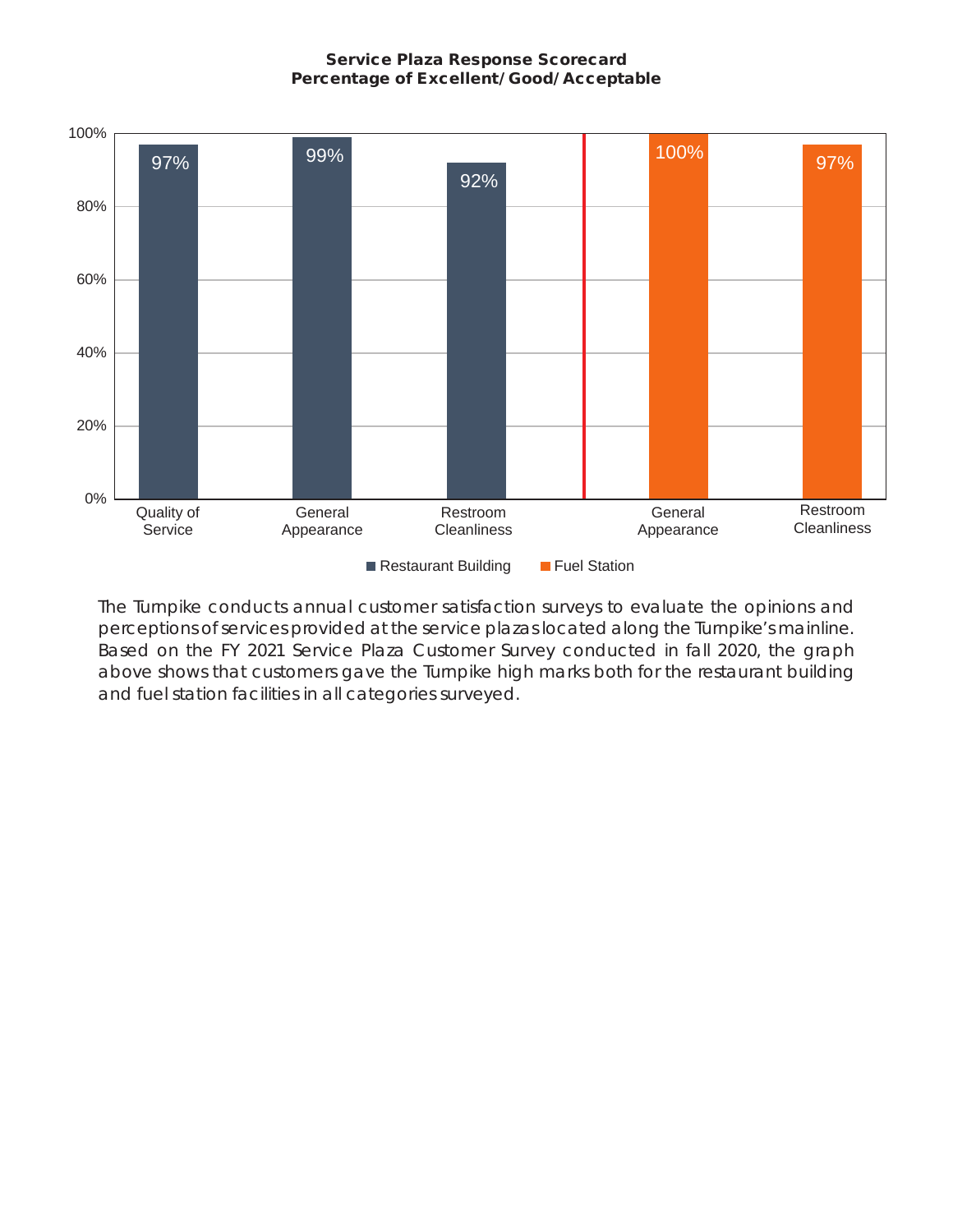# Gallons of Fuel Sold FY 2012 through FY 2021 (In Millions)



This graph depicts gallons of fuel sold at all service plazas for the ten-year period from FY 2012 through FY 2021. Fuel sales have generally increased starting in FY 2013 with the phased opening of the service plazas after renovation. A significant fuel sales decline in FY 2020 and FY 2021 is due to the impacts of the COVID-19 pandemic.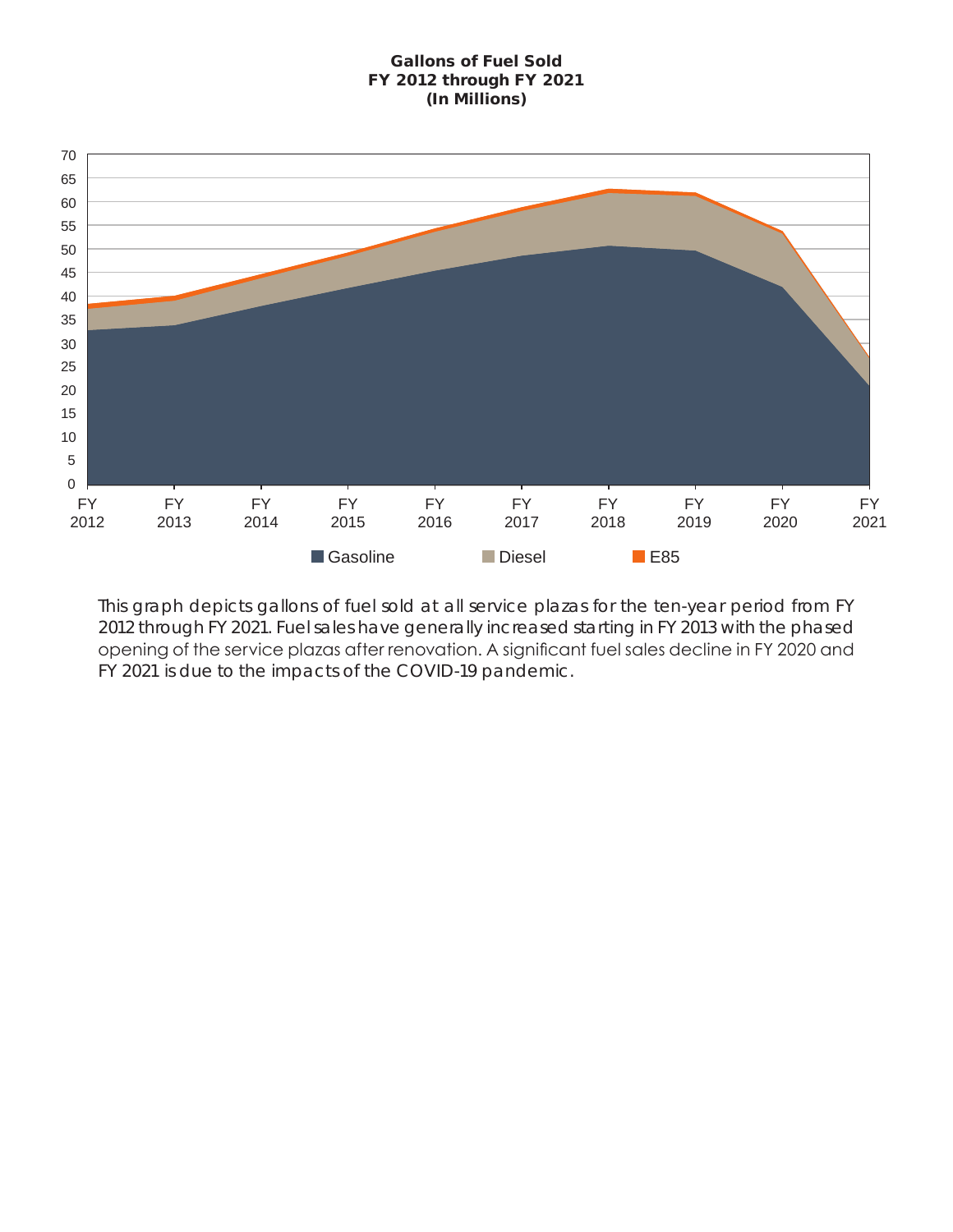### Food and Convenience Store Sales FY 2012 through FY 2021 (In Millions)



This graph illustrates food and convenience store sales for the past ten years. Food and convenience store sales declined in FY 2020 and FY 2021 due to the impacts from the COVID-19 pandemic.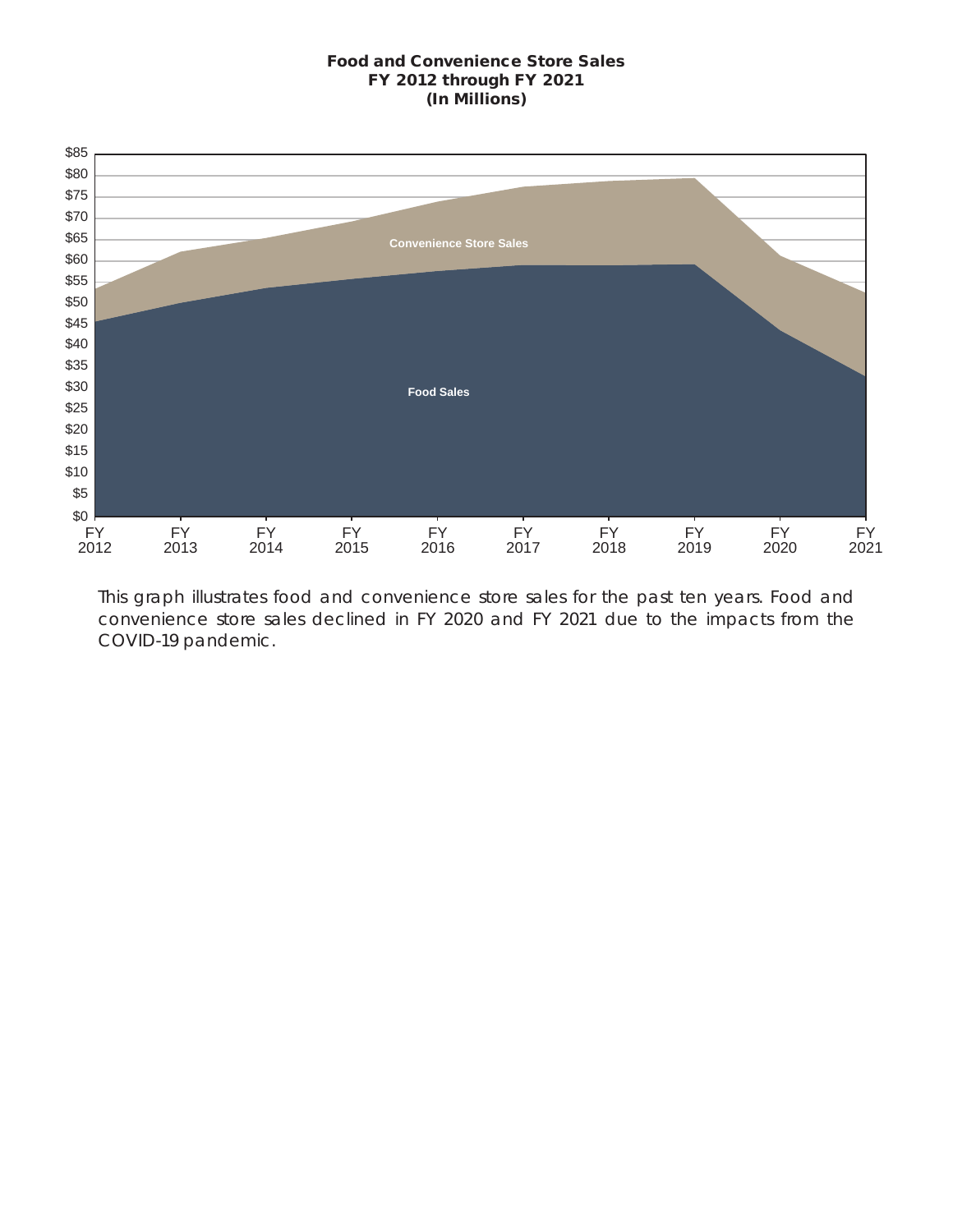# Food and Convenience Store Sales by Service Plaza FY 2021 (In Millions)



As depicted in the graph above, there is a direct correlation between a service plaza's restaurant sales and its distance from major urban areas. Sales in rural areas such as Fort Drum and Fort Pierce service plazas are higher where recreational travelers are more prevalent. On the contrary, sales in service plazas located near urban areas such as Pompano Beach are lower since they serve commuters. This trend is consistent with prior years. Overall, the restaurant sales and convenience stores sales totaled approximately \$33 million and \$20 million, respectively, for the year.